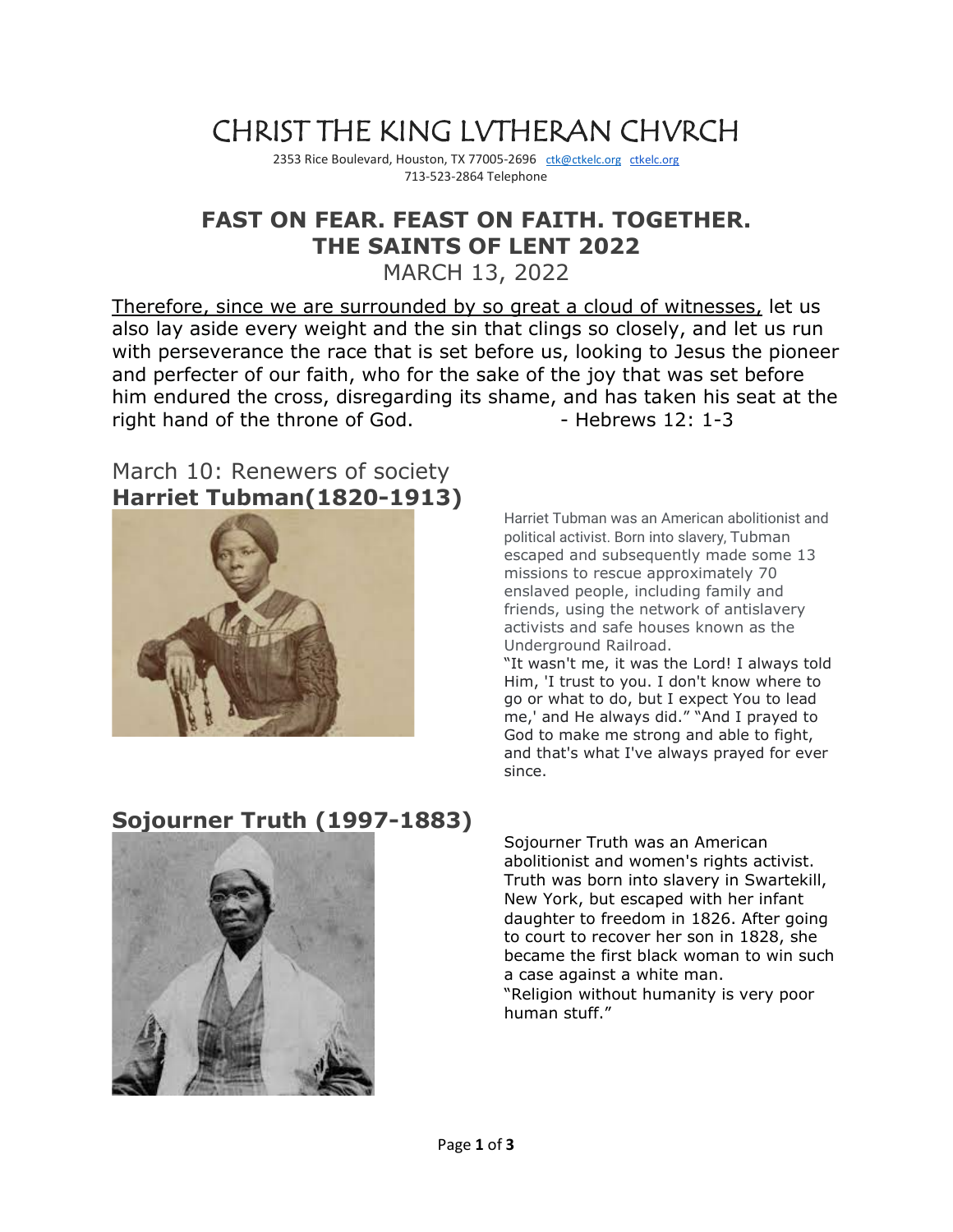#### March 17: Bishop and Missionary **Patrick (died 461)**



**[Saint Patrick](https://www.worldhistory.org/Saint_Patrick/)** (5th century CE) is the patron saint of **[Ireland](https://www.worldhistory.org/ireland/)** and one of the most successful Christian missionaries in history. He is credited with expanding literacy in Ireland through the monastic orders he established, revising and codifying the Brehon Laws, and converting the country to **[Christianity](https://www.worldhistory.org/christianity/)**. His **[death](https://www.worldhistory.org/disambiguation/Death/)** date is celebrated on 17 March but the year he died, as with his year of birth, is unknown.

[Christ](https://en.wikipedia.org/wiki/Christ) with me, Christ before me, Christ behind me,

Christ in me, Christ beneath me, Christ above me,

Christ on my right, Christ on my left Christ where I lie, Christ where I sit, Christ where I arise

Christ in the heart of every man who thinks of me,

Christ in the mouth of every man who speaks of me,

Christ in every eye that sees me, Christ in every ear that hears me.

## March 19: Guardian of Jesus **Joseph**



**Joseph**, (flourished 1st century CE, Nazareth, Galilee, region of Palestine. in the [New](https://www.britannica.com/topic/New-Testament)  [Testament,](https://www.britannica.com/topic/New-Testament) [Jesus'](https://www.britannica.com/biography/Jesus) earthly father and the [Virgin](https://www.britannica.com/biography/Mary-mother-of-Jesus)  [Mary'](https://www.britannica.com/biography/Mary-mother-of-Jesus)s husband. Joseph was a [descendant](https://www.britannica.com/dictionary/descendant) of the house of [King David.](https://www.britannica.com/biography/David) After marrying [Mary,](https://www.britannica.com/biography/Mary-mother-of-Jesus) he found her already pregnant and, "being a righteous man and unwilling to expose her to

public disgrace" decided to divorce her quietly, but an angel told him that the child was the Son of God and was conceived by the [Holy](https://www.britannica.com/topic/Holy-Spirit)  [Spirit.](https://www.britannica.com/topic/Holy-Spirit) Obeying the angel, Joseph took Mary as his wife.

After Jesus' birth at [Bethlehem](https://www.britannica.com/place/Bethlehem) in [Judaea,](https://www.britannica.com/place/Judaea) where the [Holy Family](https://www.britannica.com/art/Holy-Family) received the [Magi,](https://www.britannica.com/topic/Magi) an angel warned Joseph and Mary about the impending violence against the child by King [Herod the Great](https://www.britannica.com/biography/Herod-king-of-Judaea) of Judaea, whereupon they fled to Egypt. There the angel again appeared to Joseph, informing him of Herod's death and instructing him to return to the Holy Land. Avoiding Bethlehem out of fear of Herod's successor, Joseph, Mary, and Jesus settled in [Nazareth](https://www.britannica.com/place/Nazareth-Israel) in [Galilee.](https://www.britannica.com/place/Galilee-region-Israel) Joseph is last mentioned in the Gospels when he and Mary frantically searched for the lost young Jesus in [Jerusalem,](https://www.britannica.com/place/Jerusalem) where they found him in the Temple. Like Mary, Joseph failed to comprehend Jesus' [ironic](https://www.merriam-webster.com/dictionary/ironic) question, " 'Why were you searching for me? Did you not know that I must be in my Father's house?' " The circumstances of Joseph's death are unknown.